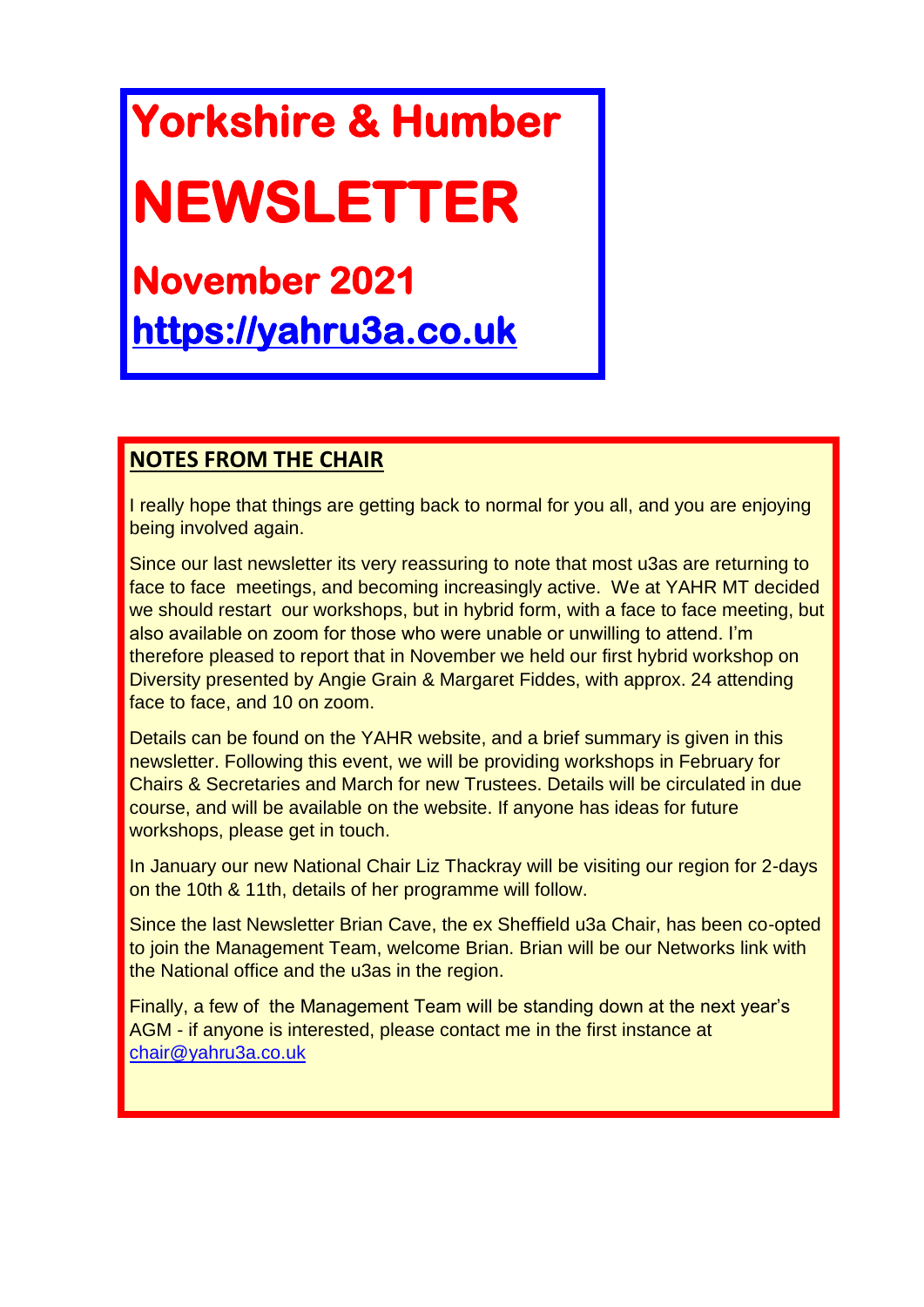#### **A few lines from our new member, Brian Cave**

I was recently seconded to YAHR's Management Team and given the responsibility to promote beneficial Networks throughout the Region. In my previous life I have worked for Barclay International Bank, Shell Mex & BP Ltd, and then to various computer companies including Olivetti and ICL. Towards the end of my working career I moved to project management including setting up Technovation Centres on behalf of Local Authorities and finally I worked for an Education Dept managing the building of new secondary schools under the Government's Building Schools for the Future Programme. I joined Sheffield u3a over 10 years ago to play croquet and am now the coordinator for the group. However, as most of you will understand, I soon joined a number of other groups and now organise 2-3 trips to Europe each year as well as day and weekend trips for the weekenders group. I was asked to join the Sheffield EC and was an active member and became the Vice Chair in 2016. In 2018 I was privileged to be elected Chair of the countries largest u3a and stepped down last July after my 3 years in office. All of which, I believe will help me in working with all the u3as to establish Networks that will be beneficial to the Region, the u3as and their members.

### **Workshops**

#### **Diversity and Inclusion Workshop – 27th October 2021**

This was our first post-lockdown YAHR face-to-face event so it was very good to have a room full of interested keen delegates to discuss this important subject.

One of the main aims of the day was to expand the idea of 'Diversity' as it is so much more than dealing with ethnic issues. We considered many ways that individuals may feel 'other', isolated and unwelcome in our u3as.

The accent of the day was really on the 'Inclusion' part, as this moves away from problems, to looking at opportunities to do things differently to make our u3as more accessible to a wider spectrum of members. We considered aspects both of recruiting across a more diverse population but also about retaining members by offering them what they want and need to thrive within a u3a environment.

There was very lively discussion amongst the delegates who raised and discussed their local individual issues. In comments at the end, quite a few were grateful that we had widened the discussion from what they were expecting; they came along thinking 'this doesn't affect us' and then realising the Inclusion issue affects us all and really valued the opportunity to share ideas. .

For those who were unable to attend the workshop, the PowerPoint presentation and the feedback notes can be found on our website.

A big thank you to all those who attended, and made the workshop a success, thank you. *Angie Grain.*

The next workshop is planned for February 2022, and it is intended that it will be another hybrid meeting at the St George's Centre in Leeds; the workshop is designed for Chairs and Secretaries. Further details will be posted on the website.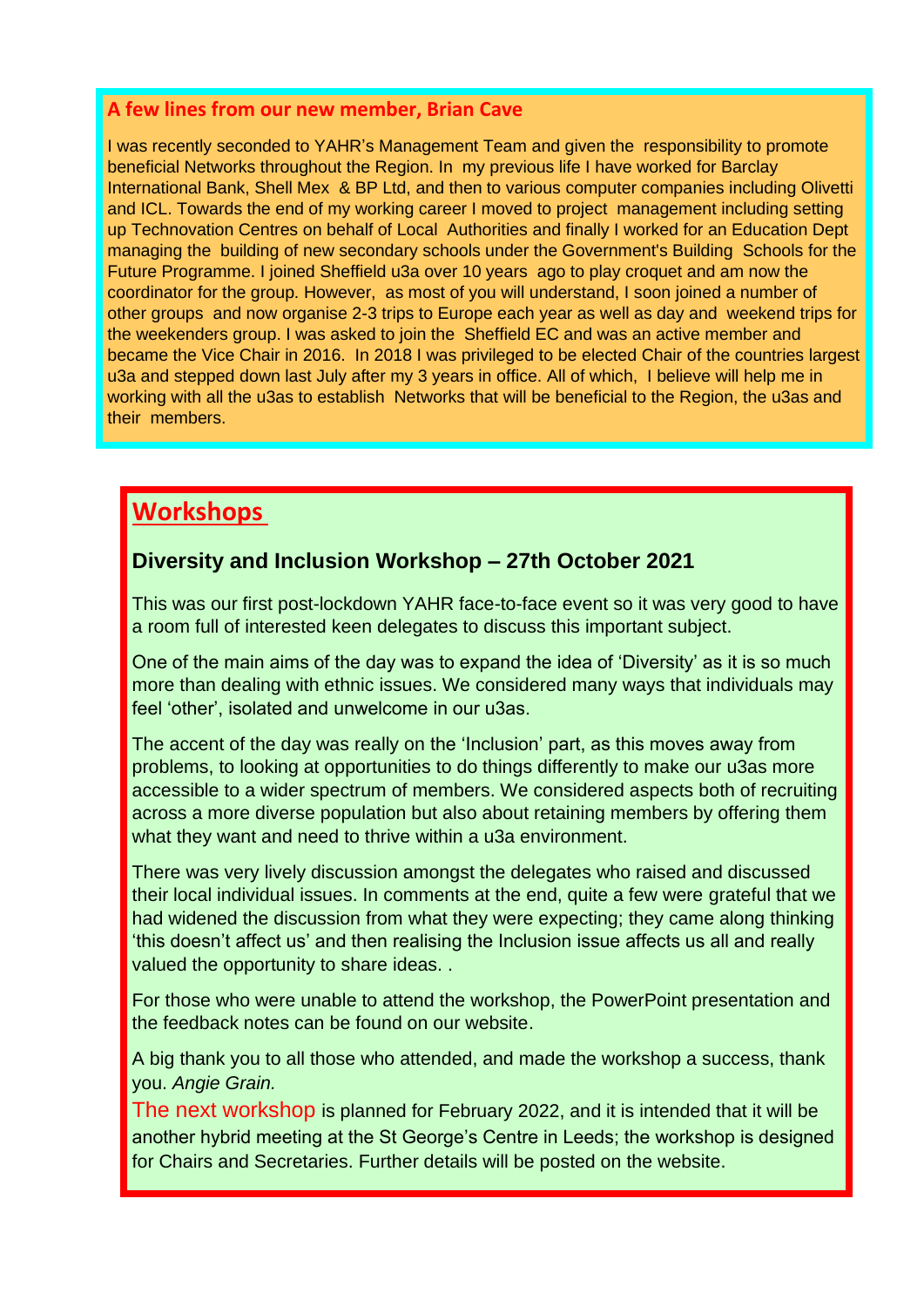#### **Captain Cook Event (***from Trevor Barrowcliffe, joint organiser)*

After 2 years in the planning, and a postponement from June 2020, this 2-day event, hosted by Whitby Whaler u3a, finally went ahead on September 22nd and 23rd. There were 53 delegates from 19 different u3as across the region. It offered delegates a chance to learn all about the history of Captain James Cook and his association with Whitby and the local area.

After a welcome reception in the evening of the 21st , the event opened on the 22nd with lectures given by co-organiser Clair Stones, showing how James Cook went from being the son of a local farm labourer to Lieutenant, and eventually Captain, in the Royal Navy. Captain Cook's three voyages round the world were described in great detail, as was his skill as a navigator and his legacy in demonstrating the ability to carry out long voyages with minimal losses of men to disease.

In the afternoon there was a visit to the Captain Cook Museum in Whitby, and the first day was concluded with a dinner followed by musical entertainment by Richard Grainger and friends - this was a performance of his folk opera about Captain Cook, "The Eye of the Wind".

On the second day there were visits by coach to the Cook Birthplace Museum in Marton, and to the village of Great Ayton, where the family's cottage was situated and where James went to school. The event closed with a debriefing session to allow for questions and comments.

Throughout the event we were blessed with marvellous sunny weather, and from the positive feedback received it appeared that delegates had enjoyed the event - not only the chance to learn about Captain Cook, but also the opportunity to socialise with people from different u3as, having been denied such opportunities during the previous 18 months.

#### **PUBLIC RELATIONS** *from Public Relations Adviser Helen Leech*

Over the past months, in my position as PR Adviser for YAHR, I have had the opportunity of participating in zoom meetings with other Advisers across the country. It has been really valuable to learn about communication planning (anniversary woodland, recruitment and retention campaign, centre for ageing better partnership, kinder transport event etc) for the Third Age Trust as well as plans for the 40<sup>th</sup> anniversary (see table below). As u3as across Yorkshire and Humberside, if we haven't started already, it would be good to be thinking about how we can participate in these activities as well as share the information across our members and the general public. In addition to being YAHR PR Adviser I am also the PR committee member for Whitby Whalers, and I am really excited to have this information to promote the work of the u3a whether it be in the local paper on the radio, through social media or whatever!

As u3a members it's really helpful to read the national newsletter and Third Age Matters, check the national website regularly and maybe join the new YAHR Facebook page to keep abreast of all the exciting events taking place. And finally It's been so valuable for me to have stories from YAHR members of how the u3a has impacted on their lives. If you have a story to tell do share it.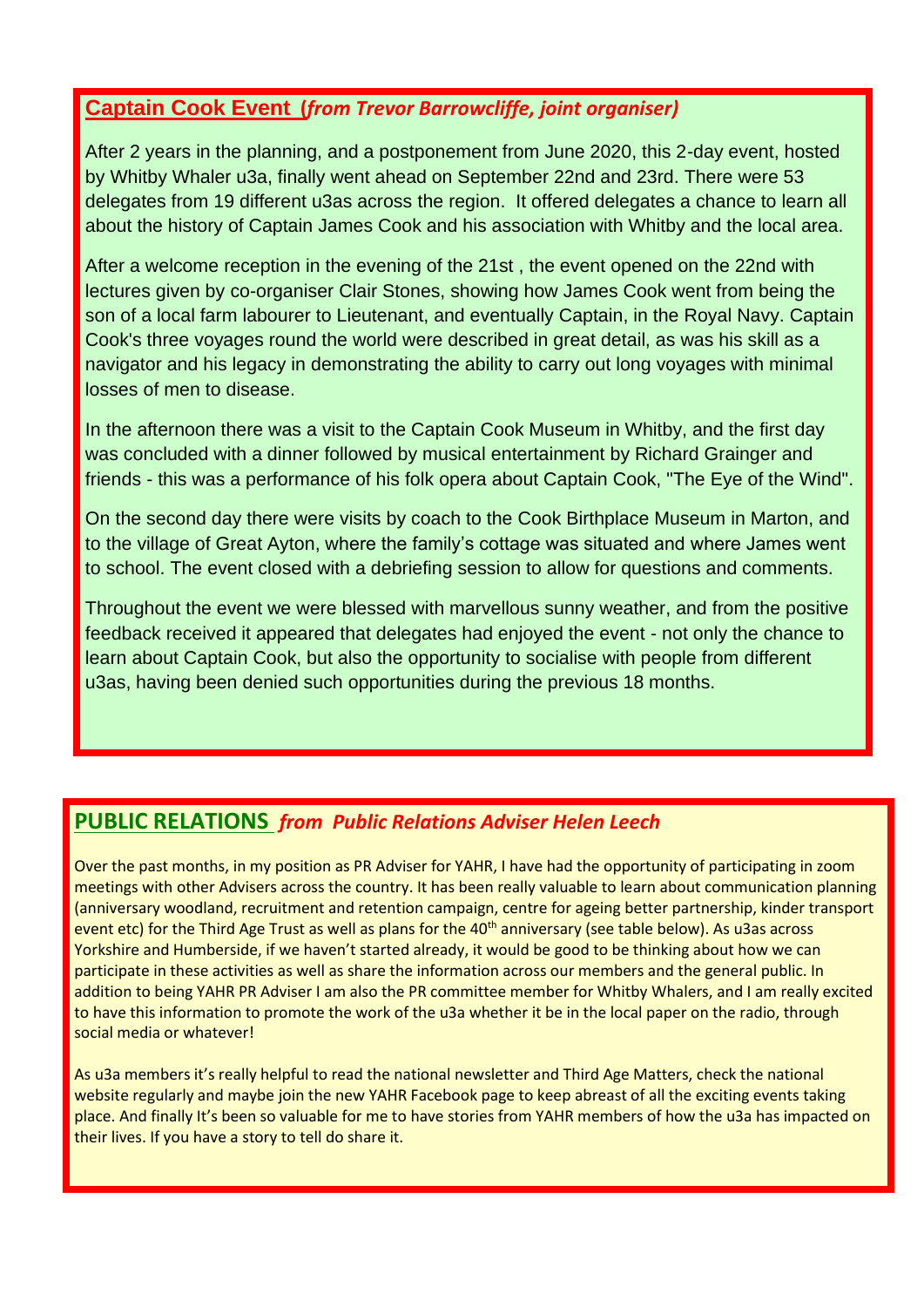### *40th Anniversary plans*

- *An Anniversary Quilt competition* was launched for members to create blocks for a 40th Anniversary quilt on the topic of Positive Ageing. Any individual member, interest group or u3a was eligible to enter before the closing date of 16 November. The completed quilt will be revealed on Wednesday 1 June 2022 before the start of the Queen's Platinum Jubilee holiday weekend.
- *Picnic in the Park*: over the Queen's Platinum Jubilee weekend, u3as will be encouraged to hold picnics to celebrate not just the Queen's Jubilee but also our 40th birthday.
- *A round table discussion* on the original u3a Vision and whether/how this has changed will be recorded and made available in May or early summer, 40 years after the first u3a was established at the Easter School in 1982. Participants will include Eric Midwinter (our remaining Founding Father), a member of a very new u3a, the u3a national chairman who was elected at the 2021 AGM and a well-known national figure with a longstanding interest in Positive Ageing.
- *A Webinar* will be held in July on the *u3a High Street project*. Tentatively entitled *Open for Business* it will promote the results of surveys carried out by over 500 u3a members of High Streets across the UK and describe the changes which have occurred over a 12-month period. The database, licensed for 10 years, will be launched at the AGM, together with a project report, providing a useful database for research and opportunities for u3as to add to their database information.
- *The u3a Science Network* will host an anniversary meeting, *Futures, Foresight and Horizon scanning,* in July to highlight u3a scientific activities and take the opportunity to engage the scientific community. Two additional meetings for u3a members will also be held during 2022.
- *The u3a Wood* was launched in September 2021 with the intention that u3as would plant 5,000 trees as a contribution to the environment and the community. The wood will be 'revealed' in Tree week, 17-25 November, showing how many trees have been planted by u3a members. ( See article below)
- *Positive Futures in older Age* is a project started between Edinburgh u3a and the University of Stirling to demonstrate the impact older people can have on the community. Short stories will be collected from members from which plays will be written and performed at the Edinburgh Fringe and a London theatre.
- *AGM 6 October*, a hybrid streamed event to show how the profile can be raised further in the next 40 years.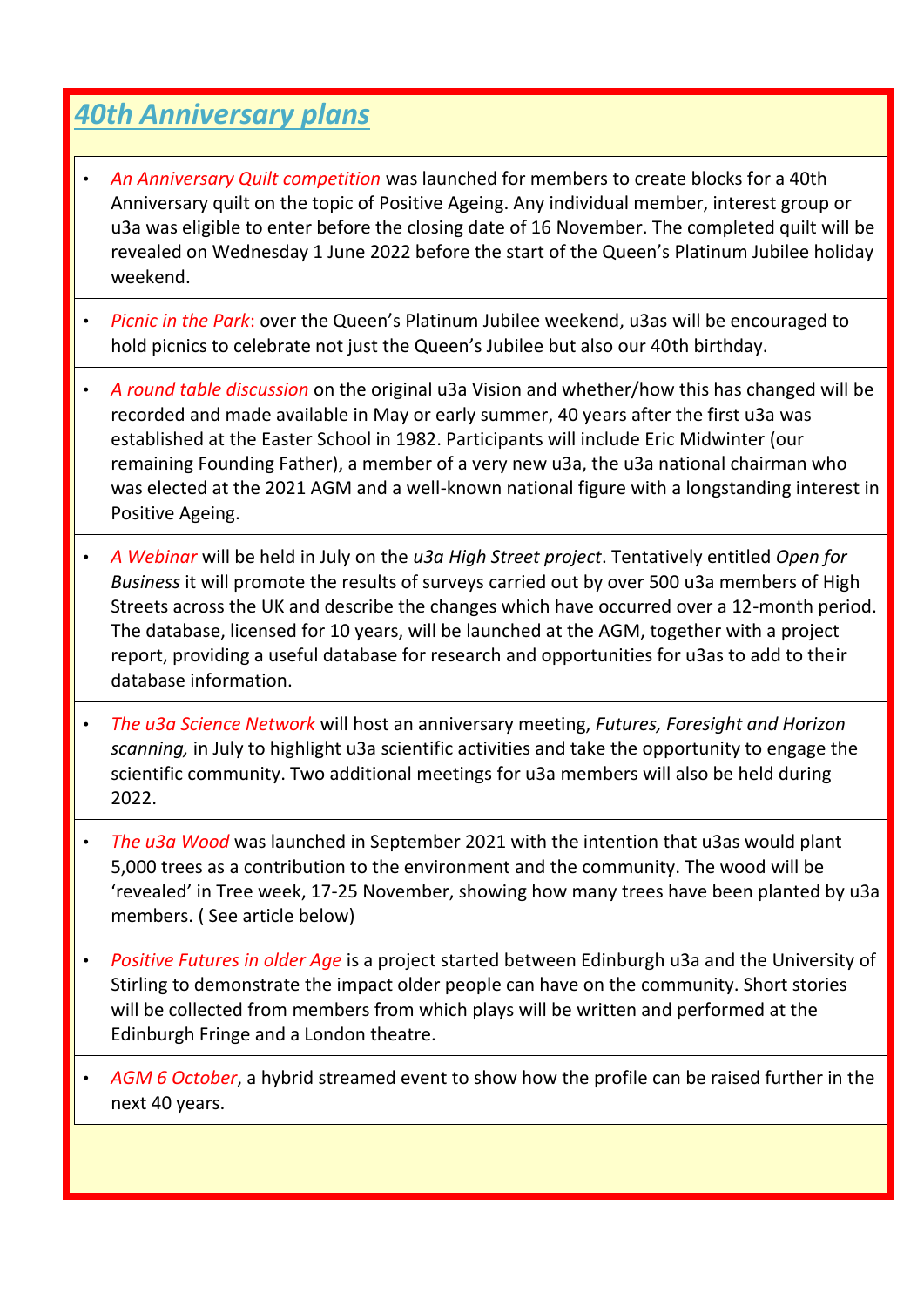#### **Creating a u3a wood**

GROWING the future, an ambitious mass tree planting project to help generations to come, is being launched by the Third Age Trust, in celebration of 40 years of the u3a. It will also contribute to the Queens Green Canopy initiative to mark her Platinum Jubilee.

The project, called u3a Woodland, began in September this year, with the plan to plant more than 5,000 trees between October and March on 10 acres of low- grade agricultural land on the eastern slope of Sugar Loaf Mountain, within the Brecon National Park on the England/ Wales border.

It is then hoped the scheme will extend across England, Northern Ireland, Scotland and Wales.

The scheme is part of an ambition to increase the UK's percentage of woodland and the benefits that come with it, such as flood protection and increasing bio diversity.

Trees can be bought by individual members or u3a groups or as gifts. One tree will cost £7.50, and on further purchases the price is reduced. Anyone purchasing a copse of 100 trees will receive a specially designed certificate to download as a memento of their contribution to the environment and to the u3a movement.

On purchasing a copse members can select their preferred species of trees which will be native to the UK and around two years old. Choice will include Alder, Birch (downy), Birch (silver), Cherry (wild), Crab apple, Dog rose, Hawthorn, Hazel, Oak (pedunculate), Oak (sessile), Rowan and they will be planted with a specially dedicated plaque with the members chosen wording. Every copse sold will make a difference and help the movement get nearer its target of planting 5,000 trees by the end of the planting season in Spring next year. The purchase will include the cost of planting the trees, plus 12 years of maintenance to ensure the trees become established. Planting will mainly be done by volunteers.

The new wood will be called "u3a 40th Anniversary wood"

"Each tree planted in the u3a Woodland will help benefit the environment, wildlife and climate", said Michaela Moody, head of u3a 40th anniversary celebrations and u3a vice chair.

"This gives us an opportunity to buy trees in a sustainable way and contribute to celebrating the movement's 40th anniversary in 2022."

*Trees can be bought through the u3a brand centre u3abrand.org.uk*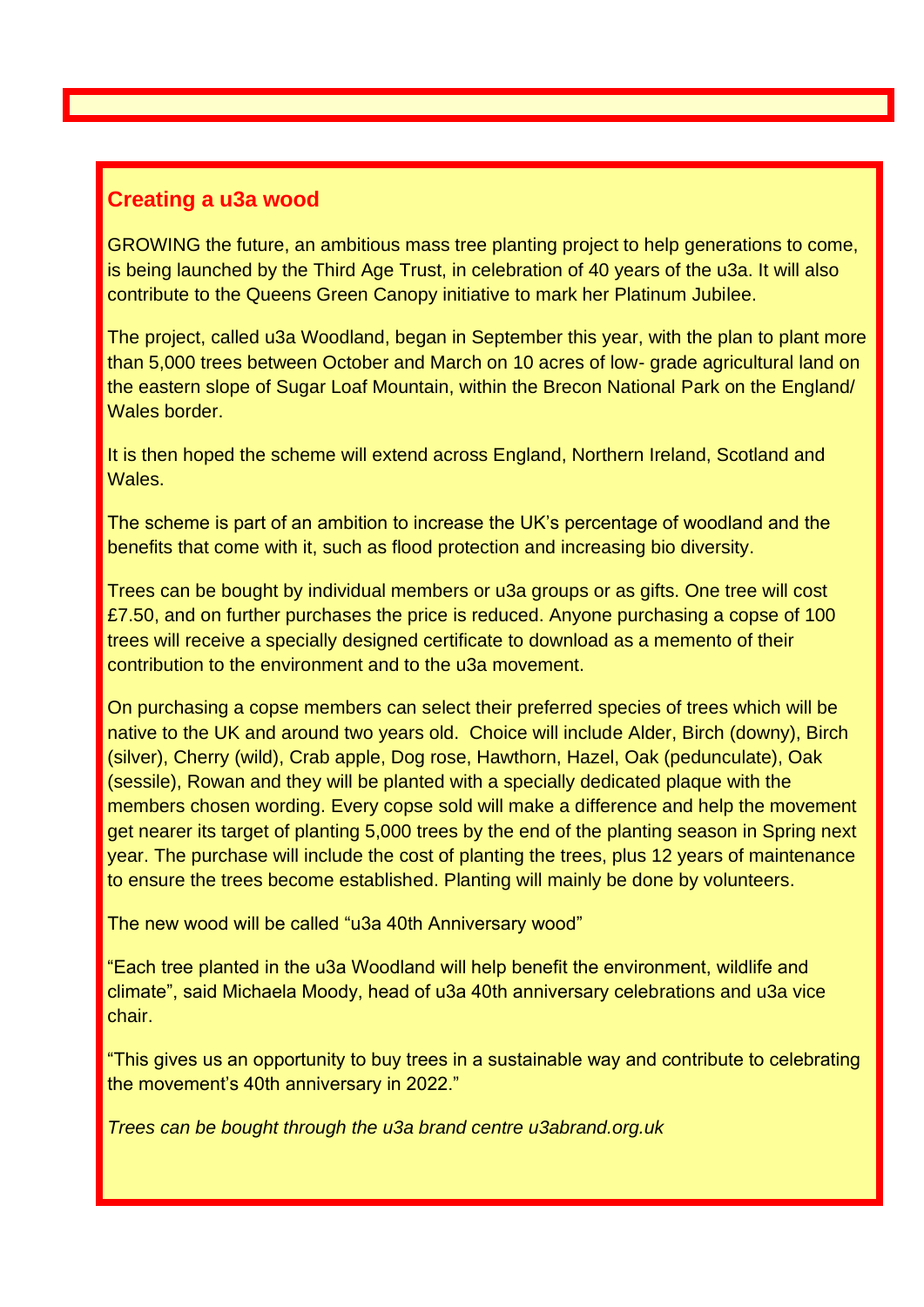#### **News from around the region**

#### **New Heights for Scarborough u3a**

Scarborough u3a undertook a 'Three Peaks Challenge' this month. Devised by member Elaine during lockdown, the walk saw members climb three of the hills surrounding Scarborough u3a: Oliver's Mount, Jacob's Mount and Scarborough Castle. It was open to all members - who were encouraged to come along for all or part of the walk, or just meet the group for lunch. The walk was intended to raise the profile, with members carrying a Scarborough u3a banner, and there were stories in the local press.



#### *The Healthy Lifespan Institute at The University of Sheffield establish new partnership with Sheffield u3a*

The Healthy Lifespan Institute at The University of Sheffield is helping people live fulfilling, independent lives for longer. By shifting the focus from old age to the ageing process across the lifecourse our research aims to delay or even prevent multimorbidity, the presence of two or more chronic health conditions, and age related frailty. Led by our co-directors Professor Ilaria Bellantuono & Professor Alan Walker, who are excited to work with the u3a community to inform their research. Our partnership with Sheffield u3a One of the core principles of The Healthy Lifespan Institute is to understand, listen and respond to the experiences of patients, service-users, carers and other service providers to inform our ageing research.

Based on this principle, , they have formed a collaborative partnership with Sheffield u3a to establish relationships with the community and to ensure research into healthy ageing incorporates the lived experiences of older people.

To achieve these aims, The Healthy Lifespan Institute and Sheffield u3a have created a Shared Learning and Research Advisory Group. The group will review proposed and active research projects being undertaken by researchers in the Healthy Lifespan Institute and will identify opportunities for knowledge exchange activities between academic researchers and u3a members.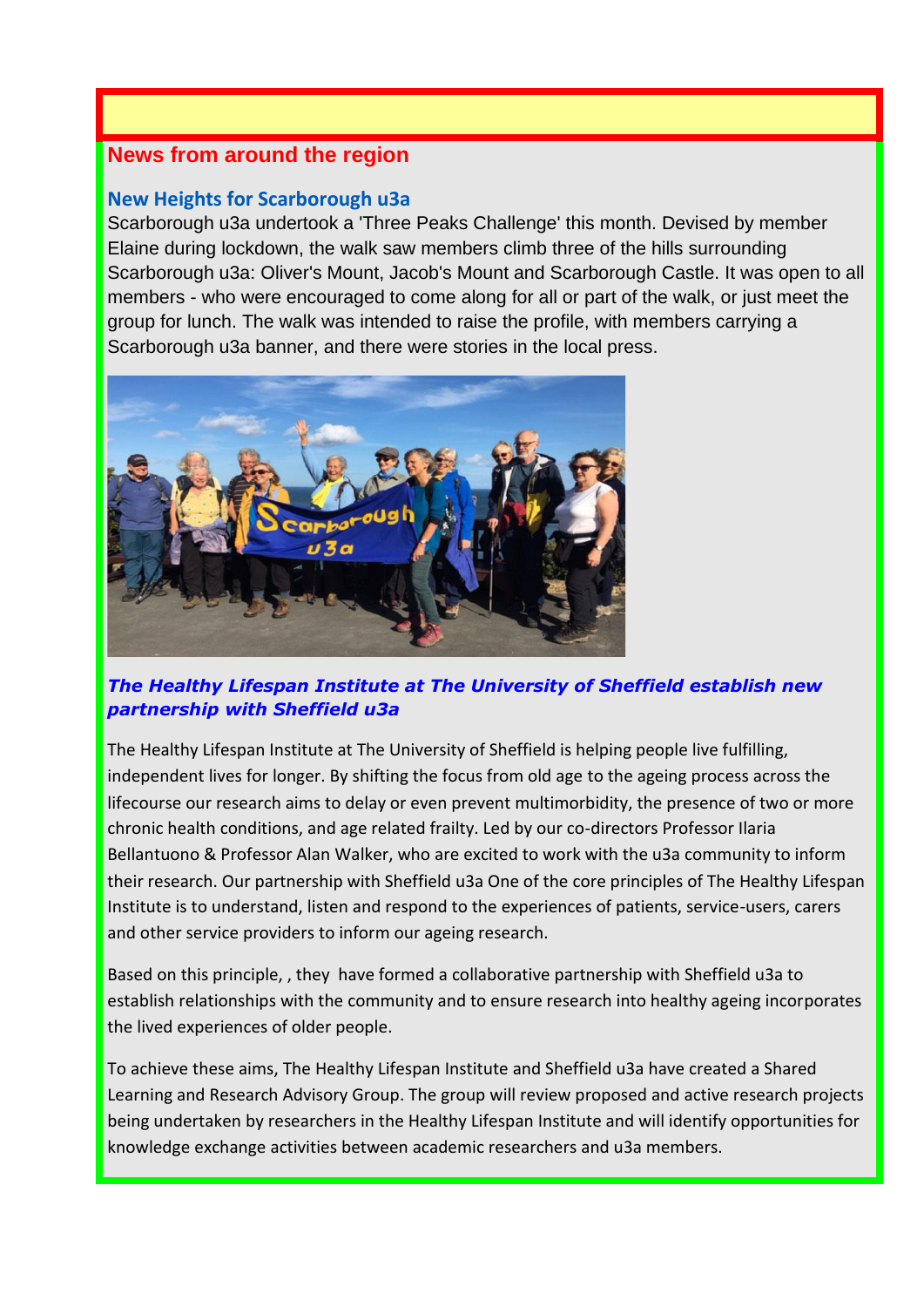#### **National u3a News –** *from Regional Trustee Margaret Fiddes*

#### National Kindertransport Day u3a Event

On 2nd December Steve Williams, of Arun East u3a, will be delivering his engaging and informative presentation which gives context to the events of 1939. Steve will present some of the key people, many with a u3a connection, involved in rescuing 10,000 children from the threats of Nazi occupation. After a break, Dame Esther Rantzen will be talking to u3a members whose lives were saved and transformed by the Kindertransport migration. Hear about their different experiences, from those who lived through it, from the next generation ensuring their family's remarkable past is not forgotten, and from the British hosts, who have grown up with Kindertransport foster siblings.

Book your place at this special u3a learning event, and many other opportunities, via our online events page

As noted elsewhere in the newsletter Liz Thackray, our new National Chair will be visiting the region in January. We're delighted she will be with us to speak to us about the work on the u3a's future strategy, and also, I know she wants to hear from you and take your questions about the future of the movement.

#### **Let's talk tech**

This is to let you know that a new National u3a Facebook group has just launched. This is called *u3a:Let's Talk Tech* and is part of a wider project developed by a dedicated group of u3a members addressing the need for more information around alternative ways of working, for example virtual and hybrid meetings.

The link to the group, for any interested u3a/member is:

<https://www.facebook.com/groups/1002726203847774>

*Margaret Fiddes*